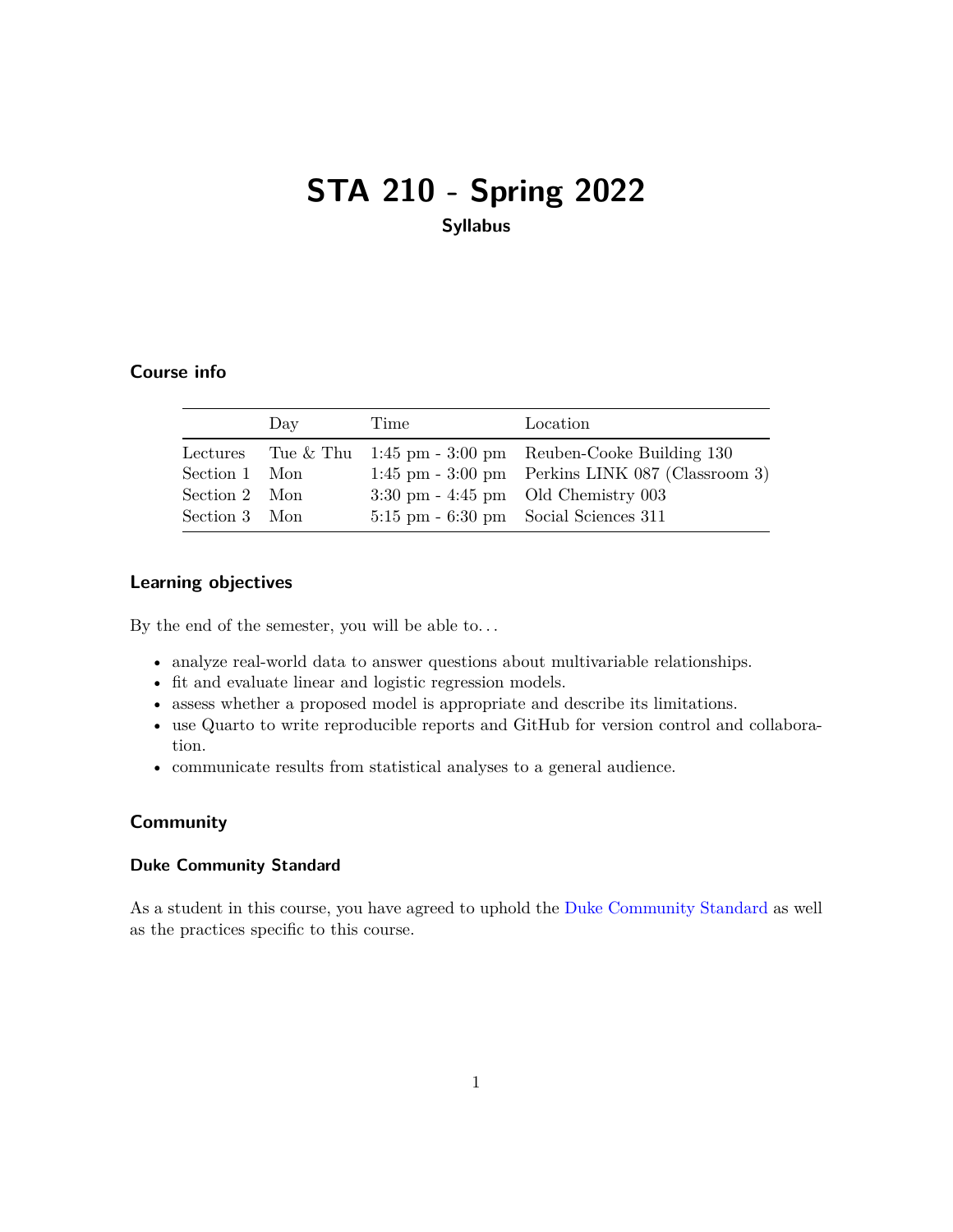#### **Inclusive community**

It is my intent that students from all diverse backgrounds and perspectives be well-served by this course, that students' learning needs be addressed both in and out of class, and that the diversity that the students bring to this class be viewed as a resource, strength, and benefit. It is my intent to present materials and activities that are respectful of diversity and in alignment with [Duke's Commitment to Diversity and Inclusion.](https://provost.duke.edu/initiatives/commitment-to-diversity-and-inclusion) Your suggestions are encouraged and appreciated. Please let me know ways to improve the effectiveness of the course for you personally, or for other students or student groups.

Furthermore, I would like to create a learning environment for my students that supports a diversity of thoughts, perspectives and experiences, and honors your identities. To help accomplish this:

- If you feel like your performance in the class is being impacted by your experiences outside of class, please don't hesitate to come and talk with me. If you prefer to speak with someone outside of the course, your academic dean is an excellent resource.
- I (like many people) am still in the process of learning about diverse perspectives and identities. If something was said in class (by anyone) that made you feel uncomfortable, please let me or a member of the teaching team know.

#### **Accessibility**

If there is any portion of the course that is not accessible to you due to challenges with technology or the course format, please let me know so we can make appropriate accommodations.

The [Student Disability Access Office \(SDAO\)](https://access.duke.edu/students) is available to ensure that students are able to engage with their courses and related assignments. Students should be in touch with the Student Disability Access Office to [request or update accommodations](https://access.duke.edu/requests) under these circumstances.

#### **Communication**

All lecture notes, assignment instructions, an up-to-date schedule, and other course materials may be found on the course website at [sta210-s22.github.io/website.](https://sta210-s22.github.io/website)

I will regularly send course announcements via email and Sakai, make sure to check one or the other of these regularly. If an announcement is sent Monday through Thursday, I will assume that you have read the announcement by the next day. If an announcement is sent on a Friday or over the weekend, I will assume that you have read it by Monday.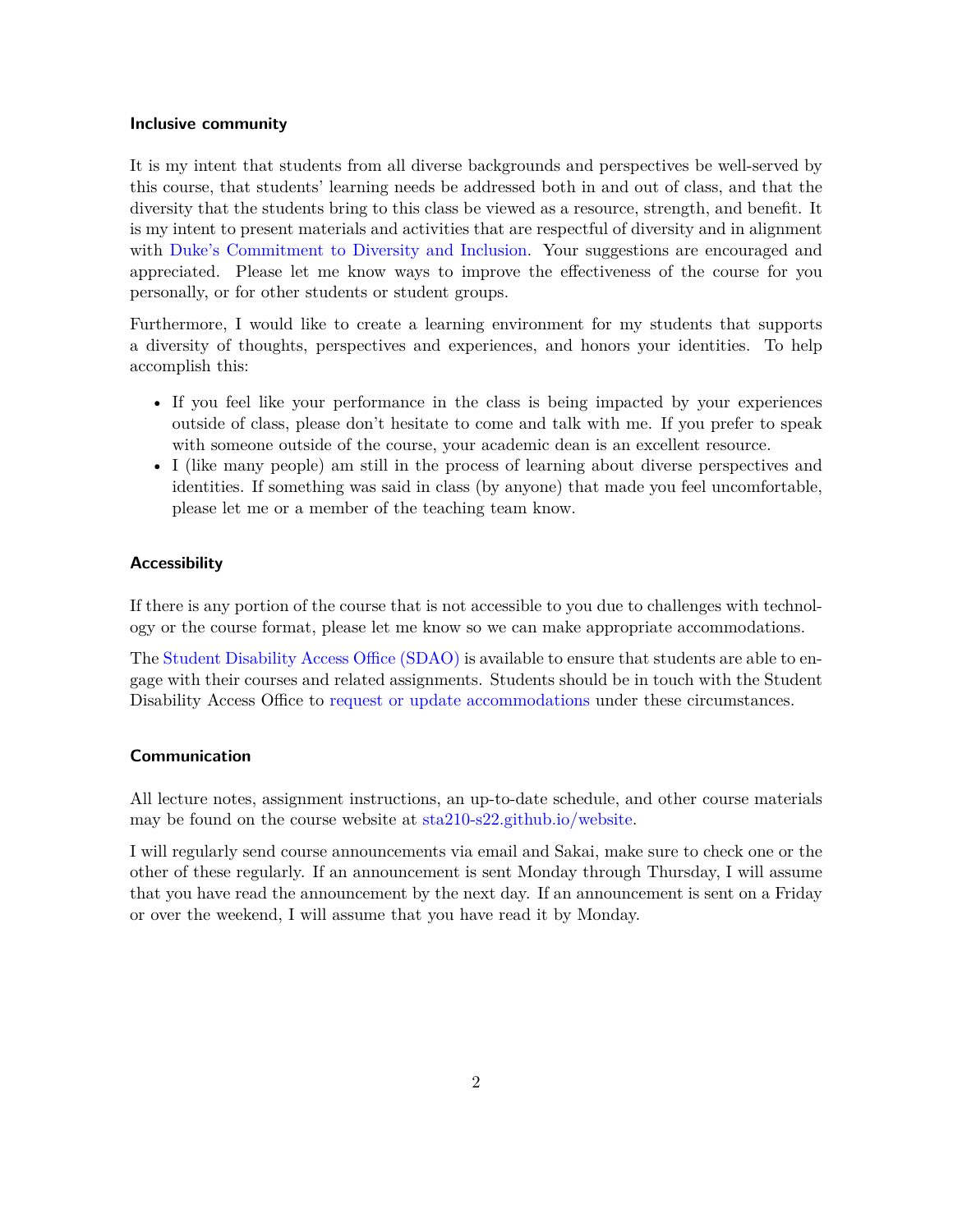#### **Where to get help**

- If you have a question during lecture or lab, feel free to ask it! There are likely other students with the same question, so by asking you will create a learning opportunity for everyone.
- The teaching team is here to help you be successful in the course. You are encouraged to attend office hours to ask questions about the course content and assignments. Many questions are most effectively answered as you discuss them with others, so office hours are a valuable resource. Please use them!
- Outside of class and office hours, any general questions about course content or assignments should be posted on the course forum [Conversations.](https://sakai.duke.edu/portal/site/779c3ebe-3b88-4bcc-bd01-1813e8396a23/tool/13b6446a-a6c6-4222-8cfb-c36d1f70802b) There is a chance another student has already asked a similar question, so please check the other posts in Conversations before adding a new question. If you know the answer to a question posted in the discussion forum, I encourage you to respond!
- Emails should be reserved for questions not appropriate for the public forum. **If you email me, please include "STA 210" in the subject line.** Barring extenuating circumstances, I will respond to STA 210 emails within 48 hours Monday - Friday. Response time may be slower for emails sent Friday evening - Sunday.

Check out the [Support](#page-0-0) page for more resources.

## **Textbooks**

While there is no official textbook for the course, we will be assigning readings from the following textbooks.

- [R for Data Science](https://r4ds.had.co.nz/) by Garret Grolemund and Hadley Wickham
- [Introduction to Modern Statistics](https://openintro-ims.netlify.app/) by Mine Çetinkaya-Rundel and Johanna Hardin
- [Tidy modeling with R](https://www.tmwr.org/) by Max Kuhn and Julia Silge
- [Beyond Multiple Linear Regression](https://bookdown.org/roback/bookdown-BeyondMLR/) by Paul Roback and Julie Legler

## **Lectures and labs**

The goal of both the lectures and the labs is for them to be as interactive as possible. My role as instructor is to introduce you new tools and techniques, but it is up to you to take them and make use of them. A lot of what you do in this course will involve writing code, and coding is a skill that is best learned by doing. Therefore, as much as possible, you will be working on a variety of tasks and activities throughout each lecture and lab. You are expected to attend all lecture and lab sessions and meaningfully contribute to in-class exercises and discussion. Additionally, some lectures will feature [application exercises](#page-3-0) that will be graded. In addition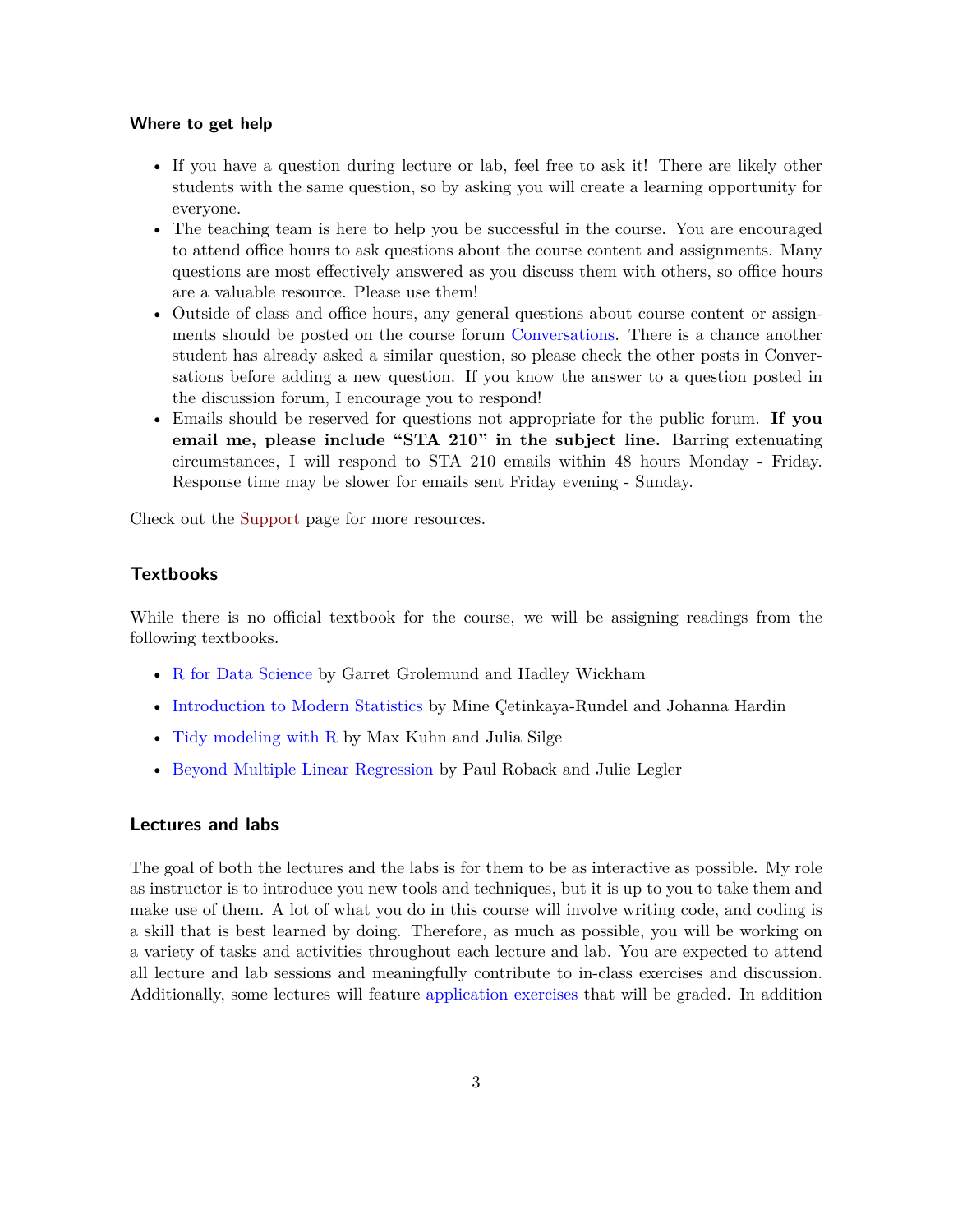to application exercises will be periodic activities help build a learning community. These will be short, fun activities that will help everyone in the class connect throughout the semester.

You are expected to bring a laptop to each class so that you can take part in the in-class exercises. Please make sure your laptop is fully charged before you come to class as the number of outlets in the classroom will not be sufficient to accommodate everyone. More information on loaner laptops can be found [here.](https://keeplearning.duke.edu/technical-support/)

## **Teams**

You will be assigned to a team at the beginning of the semester. You are encouraged to sit with your teammates in lecture and you will also work with them in the lab sessions. All team members are expected to contribute equally to the completion of the labs and project and you will be asked to evaluate your team members throughout the semester. Failure to adequately contribute to an assignment will result in a penalty to your mark relative to the team's overall mark.

You are expected to make use of the provided GitHub repository as their central collaborative platform. Commits to this repository will be used as a metric (one of several) of each team member's relative contribution for each project.

## **Assessment**

<span id="page-3-0"></span>Assessment for the course is comprised of six components: application exercises, homework assignments, labs, exams, projects, and teamwork.

#### **Application exercises**

Parts of some lectures will be dedicated to working on Application Exercises (AEs). These exercises which give you an opportunity to practice apply the statistical concepts and code introduced in the readings and lectures. These AEs are due within three days of the corresponding lecture period. Specifically, AEs from Tuesday lectures are due Friday by 11:59 pm ET, and AEs from Thursday lectures are due Sunday by 11:59 pm ET.

Because these AEs are for practice, they will be graded based on completion, i.e., a good-faith effort has been made in attempting all parts. Successful on-time completion of at least 80% of AEs will result in full credit for AEs in the final course grade.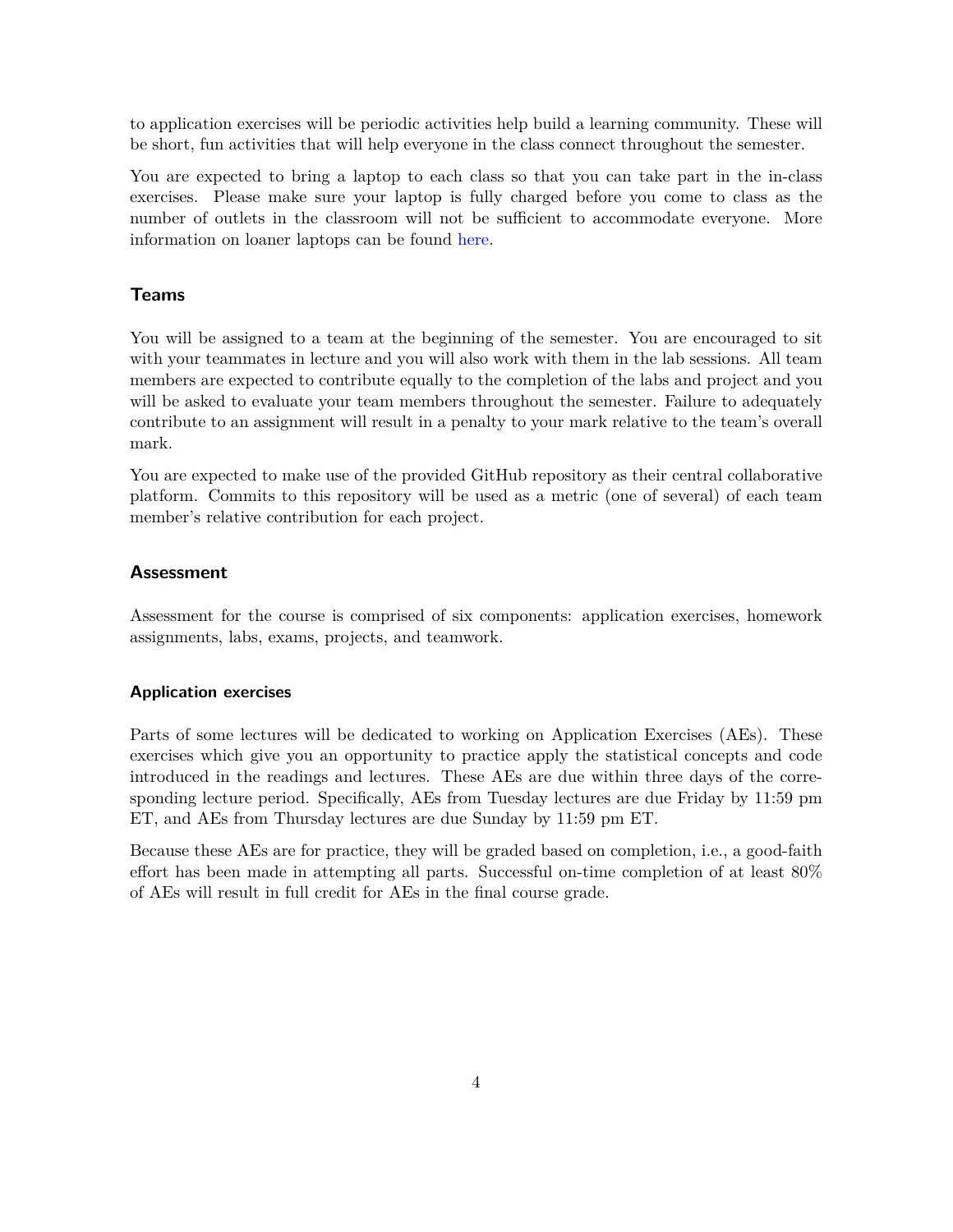#### **Labs**

In labs, you will apply the concepts discussed in lecture to various data analysis scenarios, with a focus on the computation. Most lab assignments will be completed in teams, and all team members are expected to contribute equally to the completion of each assignment. You are expected to use the team's GitHub repository on the course's GitHub organization as the central platform for collaboration. Commits to this repository will be used as a metric of each team member's relative contribution for each lab, and there will be periodic peer evaluation on the team collaboration. Lab assignments will be completed using Quarto, correspond to an appropriate GitHub repository, and submitted for grading in Gradescope.

*The lowest lab grade will be dropped at the end of the semester.*

#### **Homework**

In homework, you will apply what you've learned during lecture and lab to complete data analysis tasks. You may discuss homework assignments with other students; however, homework should be completed and submitted individually. Similar to lab assignments, homework must be typed up using Quarto and GitHub and submitted as a PDF in Gradescope.

One homework assignment will be dedicated to a *statistics experience*. The statistics experience is an opportunity to engage with statistics and data science outside of the classroom through podcasts, books, seminars, data analysis competitions, and other activities. As you complete these experiences, the goal is to consider how the material you're learning in the course connects with society more broadly.

*The lowest homework grade will be dropped at the end of the semester.*

#### **Exams**

There will be three, take-home, open-note exams. Through these exams you have the opportunity to demonstrate what you've learned in the course thus far. The exams will focus on the conceptual understanding of the content, and they may also include small analysis and computational tasks. The content of the exam will be related to the content in the prepare, practice, and perform assignments. More detail about the exams will be given during the semester.

## **Project**

The purpose of the [project](#page-0-0) is to apply what you've learned throughout the semester to analyze an interesting, data-driven research question. The project will be completed with your lab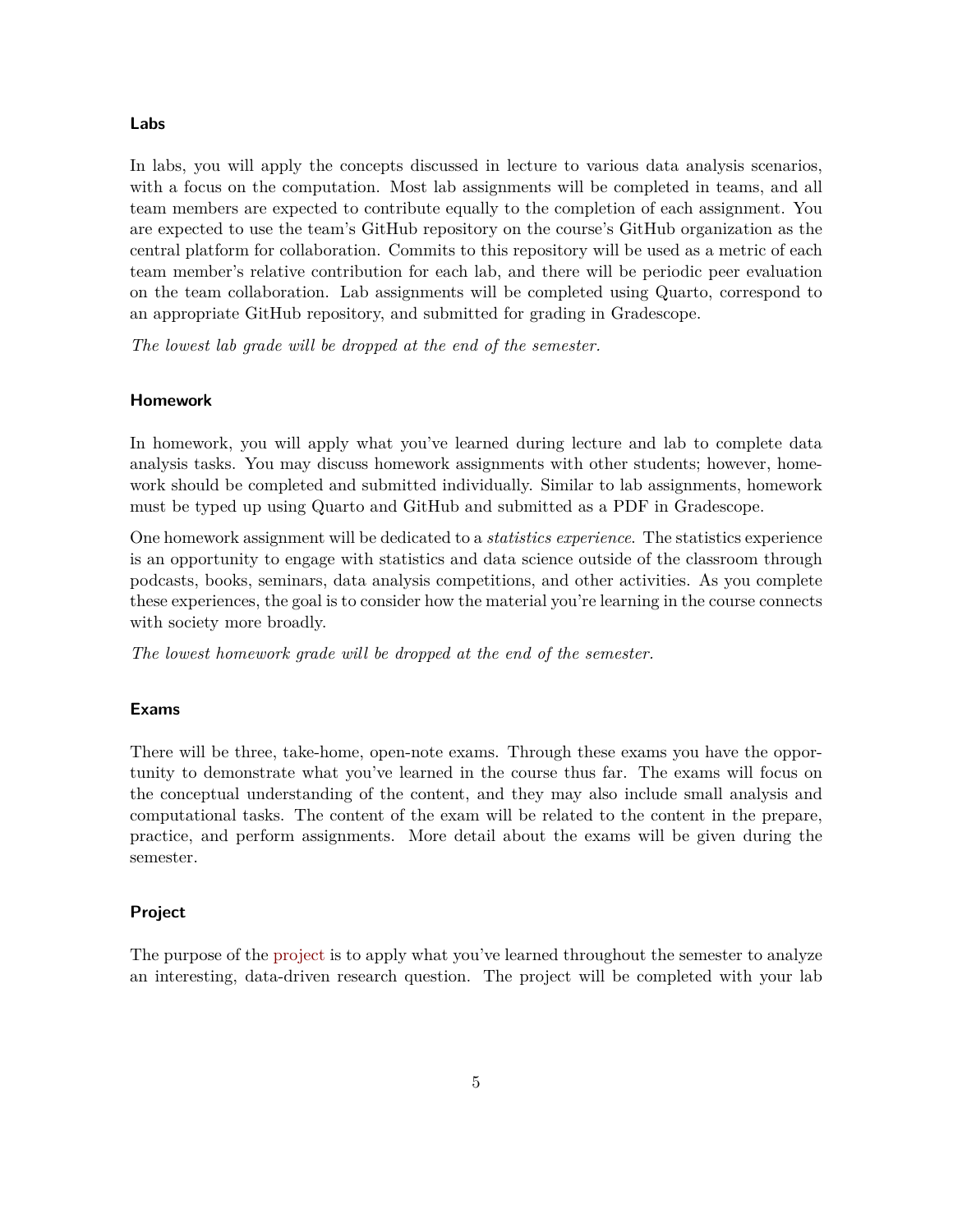teams, and each team will present their work in video and in writing during the final exam period. More information about the project will be provided during the semester.

## **Grading**

The final course grade will be calculated as follows:

| Category              | Percentage       |
|-----------------------|------------------|
| Application exercises | $3\%$            |
| Homework              | $35\%$ (7\% x 5) |
| Project               | 15%              |
| Lab                   | $14\%$ (2\% x 7) |
| Exam 01               | 10%              |
| Exam <sub>02</sub>    | 10%              |
| Exam <sub>03</sub>    | 10%              |
| Teamwork              | 3%               |
|                       |                  |

The final letter grade will be determined based on the following thresholds:

|              | Letter Grade Final Course Grade |
|--------------|---------------------------------|
| $\mathsf{A}$ | $>= 93$                         |
| $A -$        | 90 - 92.99                      |
| $B+$         | 87 - 89.99                      |
| B            | 83 - 86.99                      |
| $B -$        | 80 - 82.99                      |
| $C+$         | 77 - 79.99                      |
| С            | 73 - 76.99                      |
| $C-$         | 70 - 72.99                      |
| $D+$         | 67 - 69.99                      |
| Ð            | 63 - 66.99                      |
| $\Gamma$     | 60 - 62.99                      |
| F            | < 60                            |
|              |                                 |

## **Five tips for success**

Your success on this course depends very much on you and the effort you put into it. The course has been organized so that the burden of learning is on you. Your TAs and I will help you be providing you with materials and answering questions and setting a pace, but for this to work you must do the following: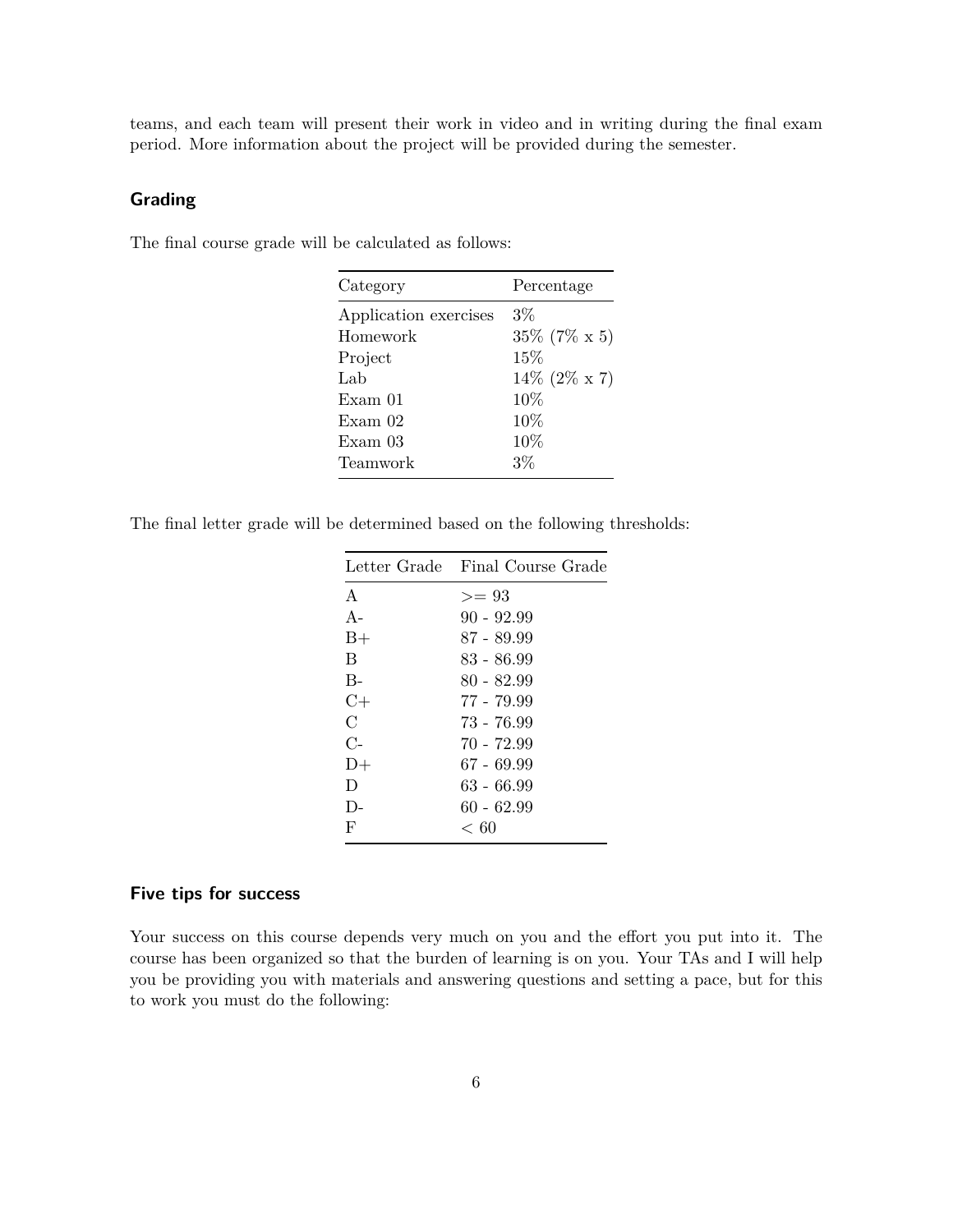- 1. Complete all the preparation work before class.
- 2. Ask questions. As often as you can. In class, out of class. Ask me, ask the TAs, ask your friends, ask the person sitting next to you. This will help you more than anything else. If you get a question wrong on an assessment, ask us why. If you're not sure about the homework, ask. If you hear something on the news that sounds related to what we discussed, ask. If the reading is confusing, ask.
- 3. Do the readings.
- 4. Do the homework and lab.The earlier you start, the better. It's not enough to just mechanically plow through the exercises. You should ask yourself how these exercises relate to earlier material, and imagine how they might be changed (to make questions for an exam, for example.)
- 5. Don't procrastinate. If something is confusing to you in Week 2, Week 3 will become more confusing, Week 4 even worse, and eventually you won't know where to begin asking questions. Don't let the week end with unanswered questions. But if you find yourself falling behind and not knowing where to begin asking, come to office hours, and let me help you identify a good (re)starting point.

## **Course policies**

## **Academic integrity**

#### **TL;DR: Don't cheat!**

All students must adhere to the [Duke Community Standard \(DCS\):](https://trinity.duke.edu/undergraduate/academic-policies/community-standard-student-conduct) Duke University is a community dedicated to scholarship, leadership, and service and to the principles of honesty, fairness, and accountability. Citizens of this community commit to reflect upon these principles in all academic and non-academic endeavors, and to protect and promote a culture of integrity.

To uphold the Duke Community Standard:

Students affirm their commitment to uphold the values of the Duke University community by signing a pledge that states:

- I will not lie, cheat, or steal in my academic endeavors;
- I will conduct myself honorably in all my endeavors;
- I will act if the Standard is compromised

Regardless of course delivery format, it is your responsibility to understand and follow Duke policies regarding academic integrity, including doing one's own work, following proper citation of sources, and adhering to guidance around group work projects. Ignoring these requirements is a violation of the Duke Community Standard. If you have any questions about how to follow these requirements, please contact Jeanna McCullers [\(jeanna.mccullers@duke.edu\)](mailto:jeanna.mccullers@duke.edu), Director of the Office of Student Conduct.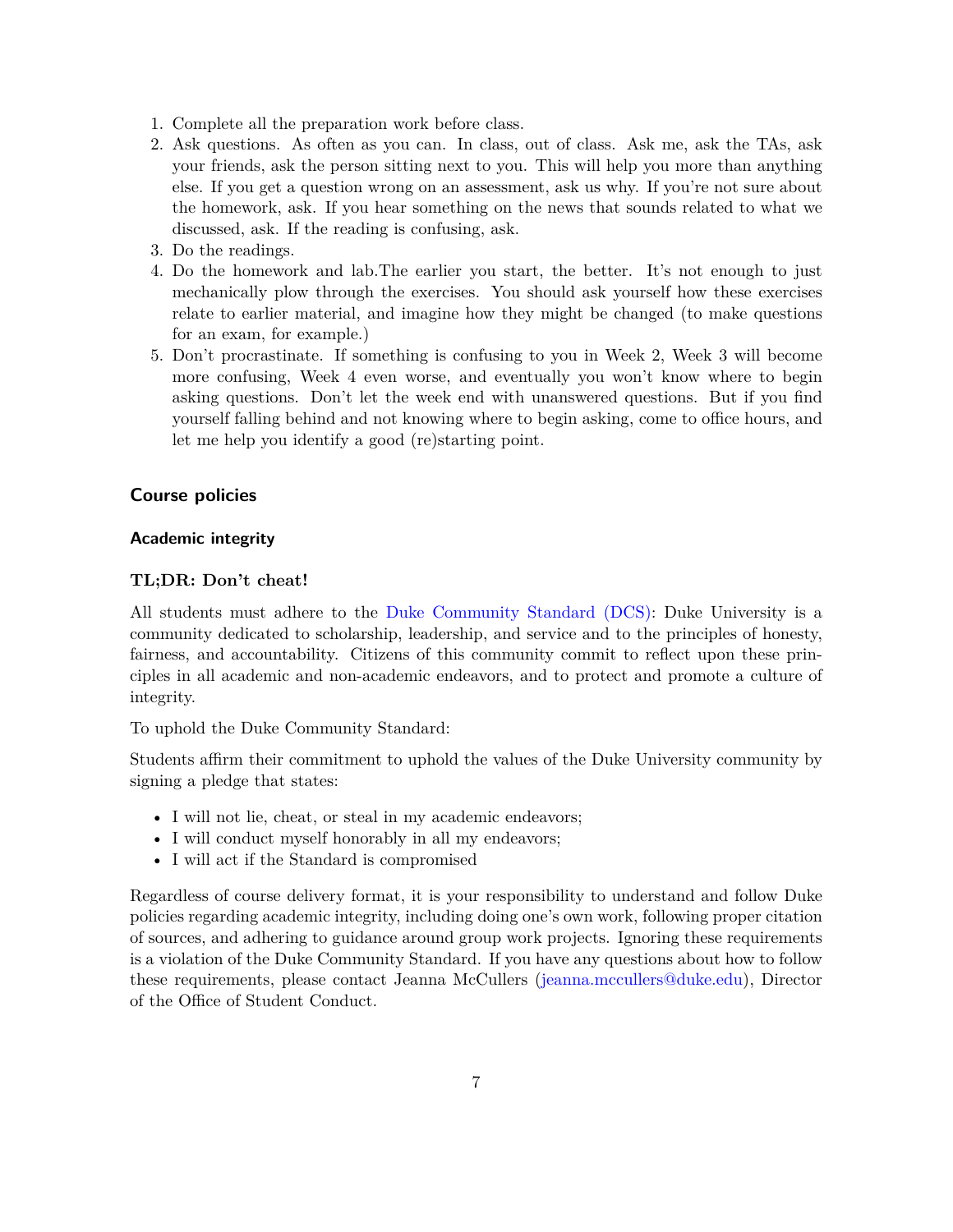## **Collaboration policy**

Only work that is clearly assigned as team work should be completed collaboratively.

- The homework assignments must be completed individually and you are welcomed to discuss the assignment with classmates at a high level (e.g., discuss what's the best way for approaching a problem, what functions are useful for accomplishing a particular task, etc.). However you may not directly share answers to homework questions (including any code) with anyone other than myself and the teaching assistants.
- For the projects, collaboration within teams is not only allowed, but expected. Communication between teams at a high level is also allowed however you may not share code or components of the project across teams.

#### **Policy on sharing and reusing code**

I am well aware that a huge volume of code is available on the web to solve any number of problems. Unless I explicitly tell you not to use something, the course's policy is that you may make use of any online resources (e.g. RStudio Community, StackOverflow) but you must explicitly cite where you obtained any code you directly use (or use as inspiration). Any recycled code that is discovered and is not explicitly cited will be treated as plagiarism. On individual assignments you may not directly share code with another student in this class, and on team assignments you may not directly share code with another team in this class.

#### **Late work policy**

The due dates for assignments are there to help you keep up with the course material and to ensure the teaching team can provide feedback within a timely manner. We understand that things come up periodically that could make it difficult to submit an assignment by the deadline. Note that the lowest homework and lab assignment will be dropped to accommodate such circumstances.

- Homework and labs may be submitted up to 3 days late. There will be a 5% deduction for each 24-hour period the assignment is late.
- There is no late work accepted for application exercises, since these are designed to help you prepare for labs and homework.
- The late work policy for exams will be provided with the exam instructions.
- The late work policy for the project will be provided with the project instructions.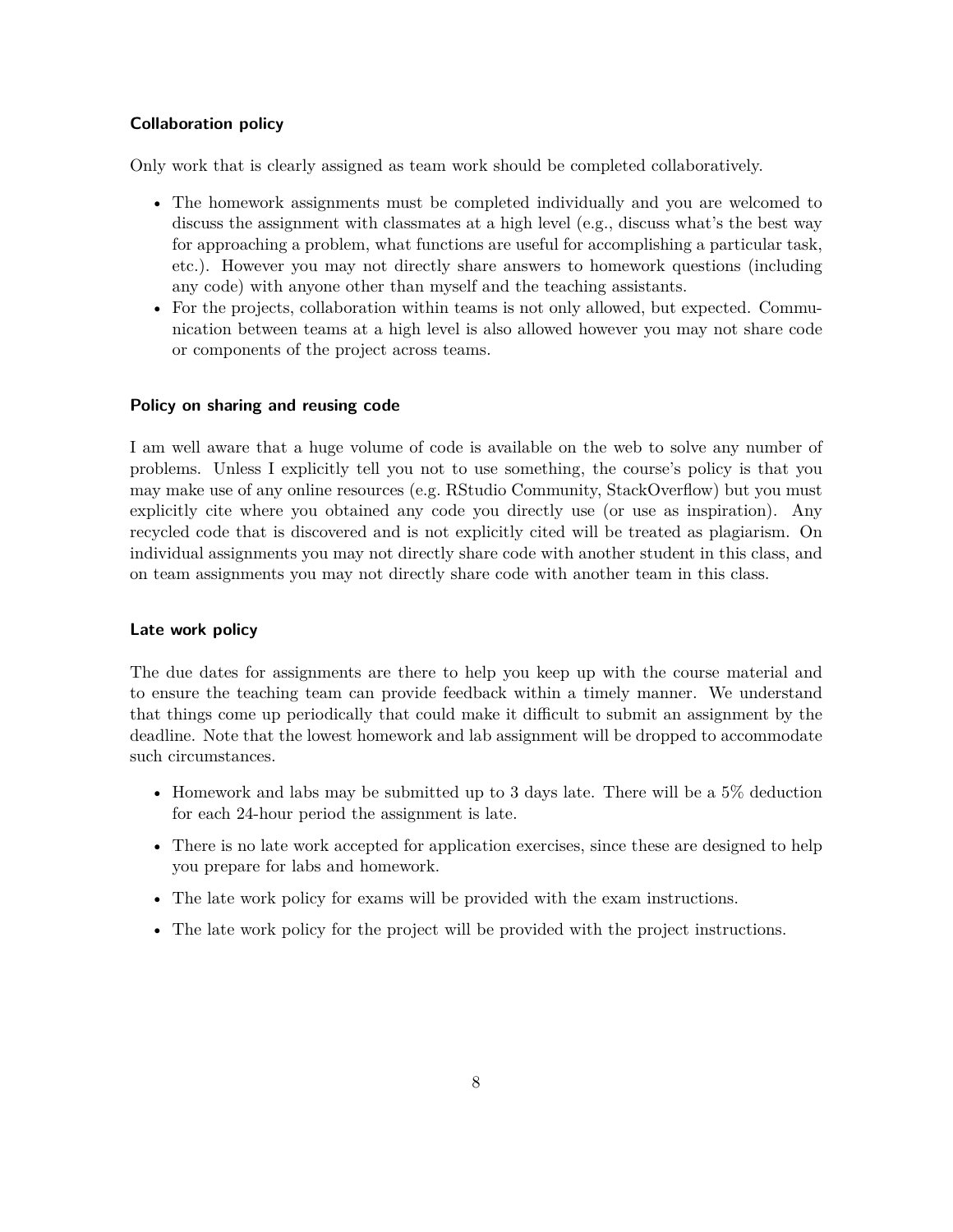#### **Waiver for extenuating circumstances**

If there are circumstances that prevent you from completing a lab or homework assignment by the stated due date, you may email Dr. Çetinkaya-Rundel before the deadline to waive the late penalty. In your email, you only need to request the waiver; you do not need to provide explanation. This waiver may only be used for once in the semester, so only use it for a truly extenuating circumstance.

If there are circumstances that are having a longer-term impact on your academic performance, please let your academic dean know, as they can be a resource. Please let Dr. Çetinkaya-Rundel know if you need help contacting your academic dean.

## **Regrade request policy**

Regrade requests must be submitted on Gradescope within a week of when an assignment is returned. Regrade requests will be considered if there was an error in the grade calculation or if you feel a correct answer was mistakenly marked as incorrect. Requests to dispute the number of points deducted for an incorrect response will not be considered. Note that by submitting a regrade request, the entire question will be graded which could potentially result in losing points.

*No grades will be changed after the final project presentations.*

## **Attendance policy**

Responsibility for class attendance rests with individual students. Since regular and punctual class attendance is expected, students must accept the consequences of failure to attend. More details on Trinity attendance policies are available [here.](https://trinity.duke.edu/undergraduate/academic-policies/class-attendance-and-missed-work)

However, there may be many reasons why you cannot be in class on a given day, particularly with possible extra personal and academic stress and health concerns this semester. All course lectures will be recorded and available to enrolled students after class. If you miss a lecture, make sure to watch the recording and review the material before the next class session. Lab time is dedicated to working on your lab assignments and collaborating with your teammates on your project. If you miss a lab session, make sure to communicate with your team about how you can make up your contribution. Given the technologies we use in the course, this is straightforward to do asynchronously. If you know you're going to miss a lab session and you're feeling well enough to do so, notify your teammates ahead of time. Overall these policies are put in place to ensure communication between team members, respect for each others' time, and also to give you a safety net in the case of illness or other reasons that keep you away from attending class.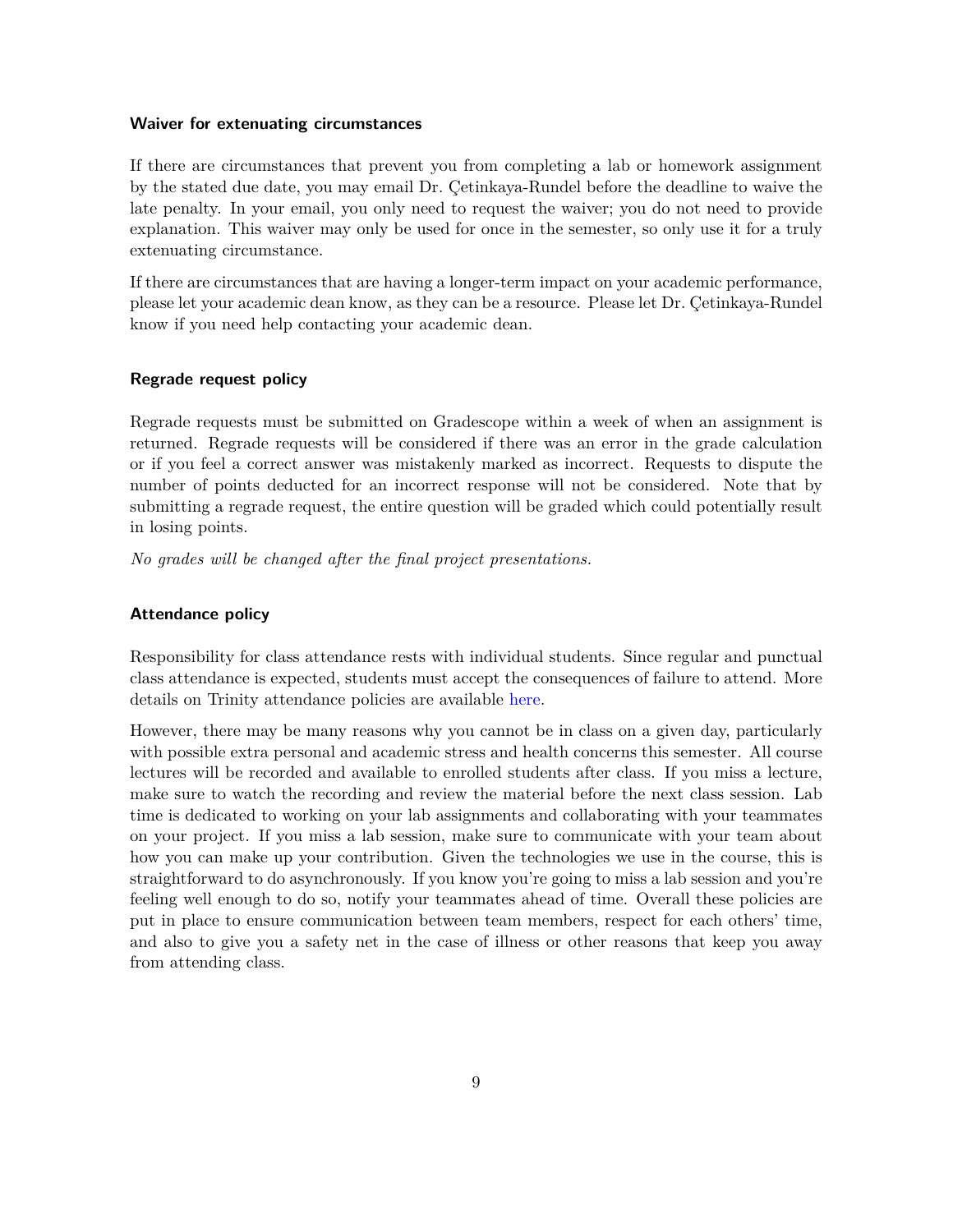#### **Attendance policy related to COVID symptoms, exposure, or infection**

Student health, safety, and well-being are the university's top priorities. To help ensure your well-being and the well-being of those around you, please do not come to class if you have symptoms related to COVID-19, have had a known exposure to COVID-19, or have tested positive for COVID-19. If any of these situations apply to you, you must follow university guidance related to the ongoing COVID-19 pandemic and current health and safety protocols. If you are experiencing any COVID-19 symptoms, contact student health at 919-681-9355. To keep the university community as safe and healthy as possible, you will be expected to follow these guidelines. Please reach out to me and your academic dean as soon as possible if you need to quarantine or isolate so that we can discuss arrangements for your continued participation in class.

#### **Inclement weather policy**

In the event of inclement weather or other connectivity-related events that prohibit class attendance, I will notify you how we will make up missed course content and work. This might entail holding the class on Zoom synchronously or watching a recording of the class.

## **Policy on video recording course content**

All lectures will be recorded and available on Panopto, so students should not need to create their own recordings of lectures. If you feel that you need record the lectures yourself, you must get permission from me ahead of time and these recordings should be used for personal study only, no for distribution. The full policy on recording of lectures falls under the Duke University Policy on Intellectual Property Rights, available at [provost.duke.edu/sites/default/files/FHB\\_App\\_P.pdf.](https://provost.duke.edu/sites/default/files/FHB_App_P.pdf) Unauthorized distribution is a cause for disciplinary action by the Judicial Board.

## **Learning during a pandemic**

I want to make sure that you learn everything you were hoping to learn from this class. If this requires flexibility, please don't hesitate to ask.

- You *never* owe me personal information about your health (mental or physical) but you're always welcome to talk to me. If I can't help, I likely know someone who can.
- I want you to learn lots of things from this class, but I primarily want you to stay healthy, balanced, and grounded during this crisis.

*Note:* If you've read this far in the syllabus, email me a picture of your pet if you have one or your favourite meme!